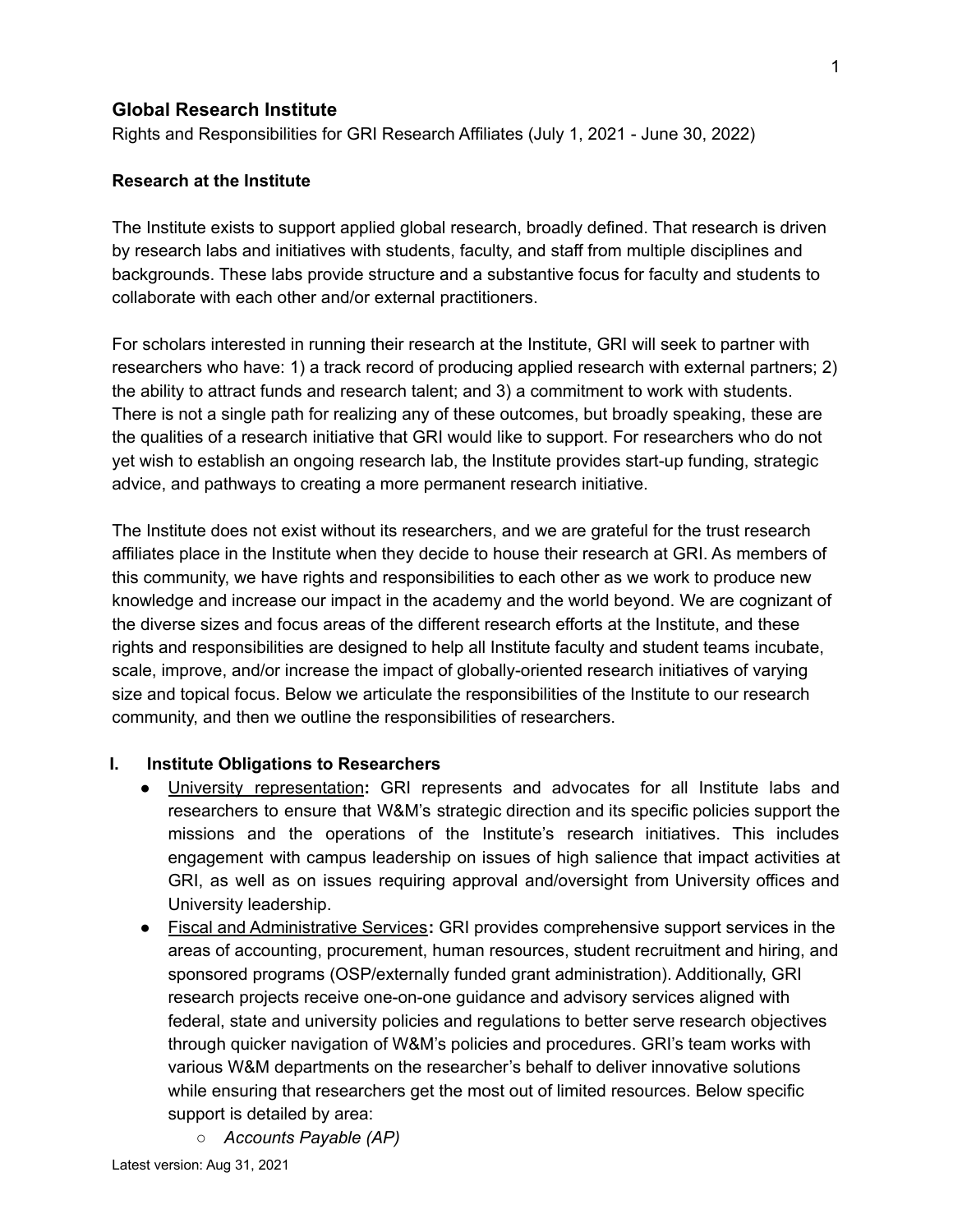- *■* Provide guidance to ensure that all transactions (including travel/business meal reimbursements and purchase requests) comply with University policies and procedures and are processed timely and accurately
- *■* Provide one-on-one support for travel and business meal reimbursement via Chrome River
- *○ Human Resources (HR)*
	- Management of the full-cycle student hiring process (including seeking necessary approvals, coordination with Student Employment and other W&M departments, managing the I-9 verification process and coordinating with new recruits, summer housing arrangements, tax forms, and index billing)
	- *■* Provide support for hires in PeopleAdmin (e.g., creating/modifying job descriptions) and provide advice on multiple paths to a successful hire/navigating the various steps involved with full cycle recruitment
	- *■* Process ePAFs, redistributions, and JVs at request of project/program managers and in accordance with an established schedule
	- Manage employee separations and clearances in coordination with their project supervisors
- *○ Office of Sponsored Programs (OSP)*
	- Coordinate with OSP offices on day-to-day fiscal grant administration
	- Oversee and facilitate vendor payment requests and paperwork to process sub-award funding; monitors fund balances and authorizes expenditures on behalf of researchers
- *Other Services*
	- Liaise with corresponding departments at W&M in areas of finance and administration to ensure optimal outcomes for GRI research projects
	- Generate reports from campus systems (i.e., spend on indexes by category) for review by PIs and unit directors
	- Train students, faculty, staff on university policies and procedures or direct them to the relevant office on campus
	- Allocate and/or coordinate use of offices, common space, conference rooms, and furnishings in GRI locations
- *○ Procurement*
	- *■* Oversee and facilitate procurement processes (e.g. submission of procurement requests, vendor forms, and management of eVA) and provide advice on the best path to completion of transactions.
- Operational and Programmatic Services**:** The GRI team works with researchers in a variety of ways — from helping disseminate research to developing donor stewardship plans — and we welcome the opportunity to work with researchers to think about how to meet communications, fundraising, and student engagement goals.
	- *Advancement and Communications*
		- Provide project updates in GRI annual reports and newsletters
		- Represent and advocate for all GRI projects in GRI communications and advancement meetings
	- *IT Services*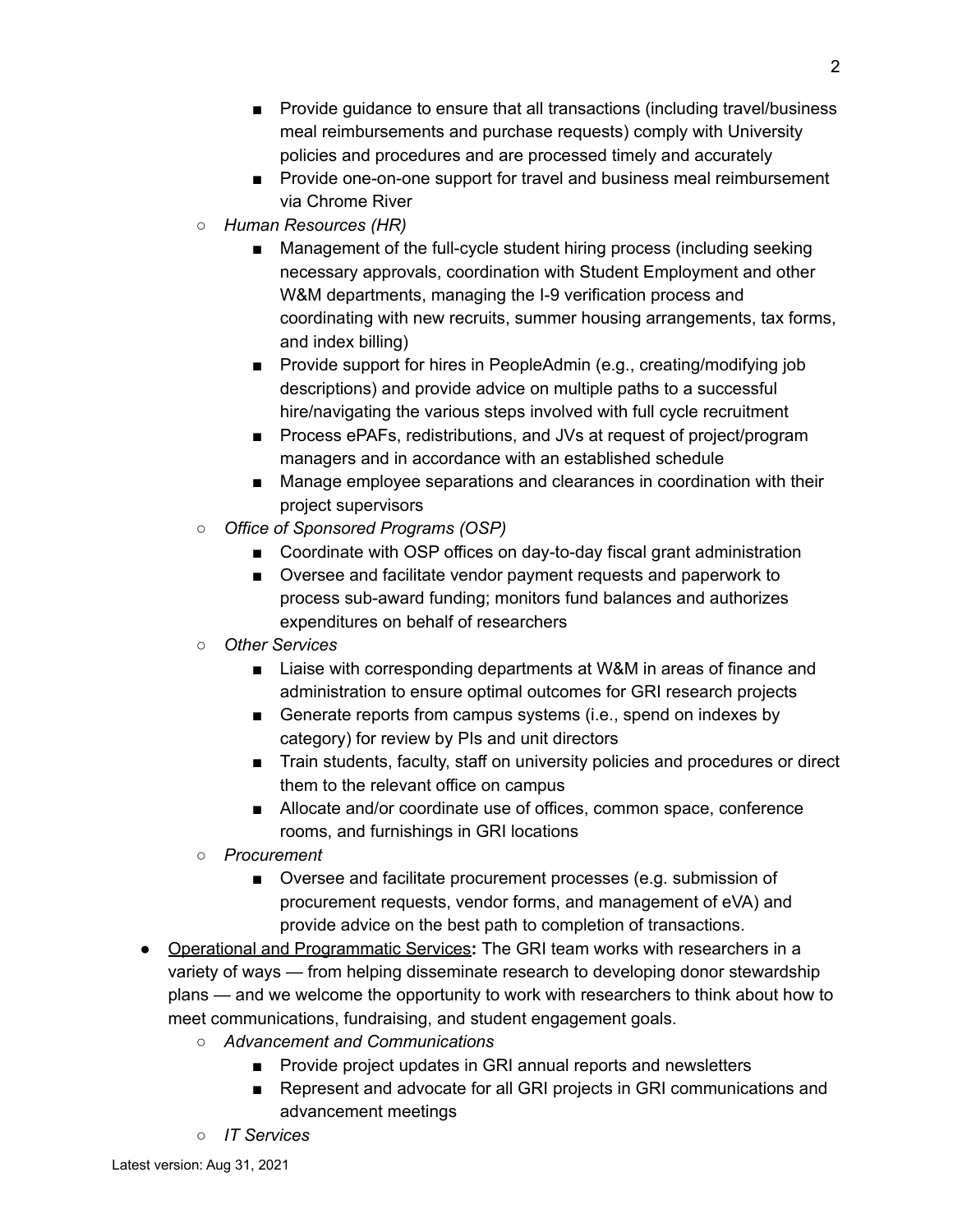- Coordinate with staff and hiring managers to initiate IT approval requests, conference room technology, procurement of IT equipment and services for current staff and new hires, and shipment of equipment to out of state employees.
- *On-Campus Engagement*
	- Lead annual GRI student engagement on campus (past programs have included Summer Fellows, workshops, skills courses, orientations, student innovation funding, DC trips)
	- Host and organize high-priority campus events
	- Support researchers with event management
- **●** R&D Investment: To support promising ideas, the Institute provides opportunities for researchers to access small pools of research and innovation funds. GRI wil invest these resources in initiatives that advance GRI's mission. In particular, GRI will support activities that do one or more of the following:
	- Engage and empower students in knowledge creation
	- Create diverse, multi-disciplinary teams
	- Produce research outputs that are disseminated in leading peer-reviewed journals, policy journals and respected media outlets
	- Have the potential to shape outcomes beyond W&M
	- Are used to catalyze external funding to scale/sustain additional research
- External Connections
	- GRI provides assistance to identify external funders/speakers/mentors/policy practitioners to collaborate and advance research activities.

# **II. Responsibilities of Researchers**

- Strategic and Value Alignment**:** The Institute has articulated its values and strategic direction in the "GRI [Approach"](https://www.wm.edu/offices/global-research/_documents/gri-strategic-approach.pdf) document (Aug. 2020). We believe research initiatives that have broad alignment with the document will be well-positioned to succeed at GRI, and we ask that each research team strive to align with and uphold GRI's approach and values.
- Attendance**:** Part of what makes the Institute special is creating opportunities for students, staff, and faculty to come together to share ideas and support each other.
	- Each research affiliate is asked to participate in 4 GRI events over the course of the year (e.g. student research showcases, research in progress seminars, public events/panel discussions, BBQs). There will be sufficient online options to make this commitment possible.
	- Each research affiliate is asked to attend the relevant meetings of the GRI Director's Advisory Group.
- Communications:
	- Each research affiliate is asked to list your GRI affiliation in your social media presence, CV, relevant publications, and talk show or interview appearances.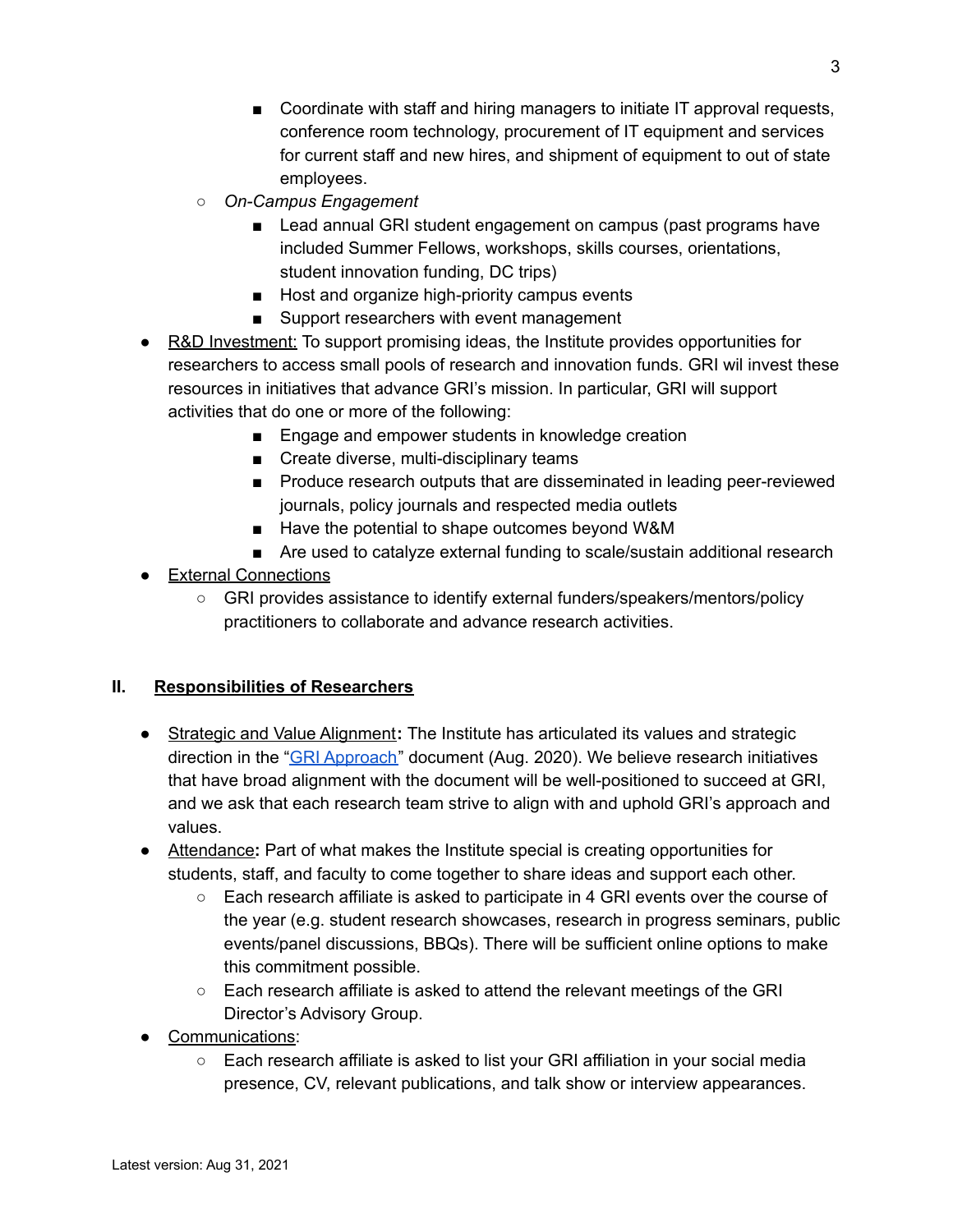- $\circ$  If you post about one of your labs or projects on social media, please consider tagging GRI @global\_wm on Twitter and Instagram, or at W&M's Global Research Institute on Facebook or LinkedIn.
- Financial: The Institute receives financial support from three primary sources: University reinvestment of IDC from grants and contracts, direct University support, and private gifts. Historically, University reinvestment of IDC from grants and contracts represents the largest annual source of GRI revenue - approximately 60%.
	- Each fiscal year GRI will set a grant allocation rate equivalent to the IDC GRI receives from W&M when an award is "fully loaded" (i.e., it includes the full, federally negotiated W&M IDC rate of 44%).
	- **For** *FY22* **GRI requests that research affiliates <sup>1</sup> allocate a minimum of 8.7% of external revenue to GRI support operations.** This could include grants or private funds. If a grant includes full W&M IDC, no additional action by the researcher is needed. For grants or other external funding that do not have full F&A, the grant should build in direct, "above the line" funding to make up the difference. *In the Appendix there is an example of what this may look like.*
	- To help GRI be more effective in working with OSP on your behalf, we ask that researchers notify Kori Varner of GRI's financial team as soon as a funding opportunity is identified and the decision is made to apply. This applies to any grant or contract proposal for a research project and allows us to provide you with assistance if needed, and to brainstorm ways to disseminate the news of your ultimate successes. 2
	- If a research project does not currently receive external grants, researchers are requested to consider alternative ways to contribute to the community, such as working with GRI to apply for at least one external grant during the fiscal year or re-investing a portion of private funds in GRI related support.
	- $\circ$  Even with the 8.7% target, that level of funding still would not cover the full costs of supporting research at GRI. $3$  We use private funds and other university commitments to fill the gap. For this reason, the GRI leadership team has prioritized the pursuit of private philanthropy, with an ultimate goal of securing endowment funding. With an endowment to support operations such as fiscal, HR, grant administration, and communications, GRI would be able to reinvest future IDC into the researchers that generate the grants. Our goal is, if GRI is fully endowed, that research teams that generate external funds will be able to recapture a larger proportion of the IDC generated by their grants and contracts.
- Tracking Our Work*:* To become a great research institute, we need to track and report on our work. Each research affiliate is asked to participate in the following:
	- Sharing Updates communicating research activities (publications, grant awards) to the GRI team so they can be highlighted for W&M leadership and external communities

Latest version: Aug 31, 2021

<sup>&</sup>lt;sup>1</sup> A core part of GRI's is supporting and incubating emerging research. For this reason, new researchers are waived from "above the line" financial contributions to the community during their first two years of operation.

 $2$  This does not apply if you are on a grant as an independent contractor.

<sup>&</sup>lt;sup>3</sup> See GRI Approach, Appendix C for financial greater details.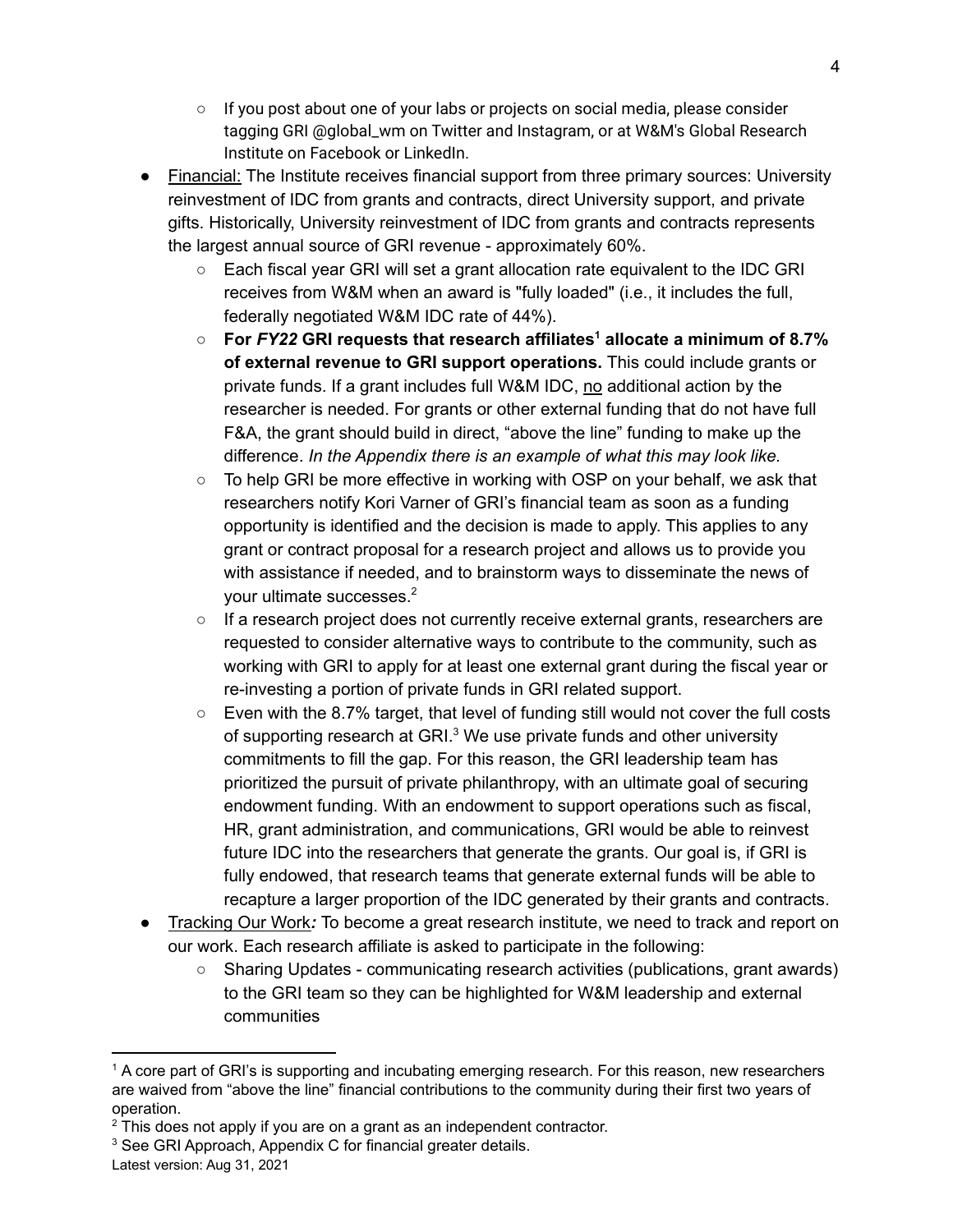- Metrics reporting out each year on a set of core, cross-research metrics
- Special Initiatives reporting out on efforts on annual special initiatives, as determined by the community

### **Summary**

We hope that this document helps align expectations and puts our collective research community on a path to thrive. If a researcher and/or the Institute Director no longer believe the Institute is the correct place to house the research initiative, the Institute will work with the researcher to identify an appropriate transition to another department or center on campus.